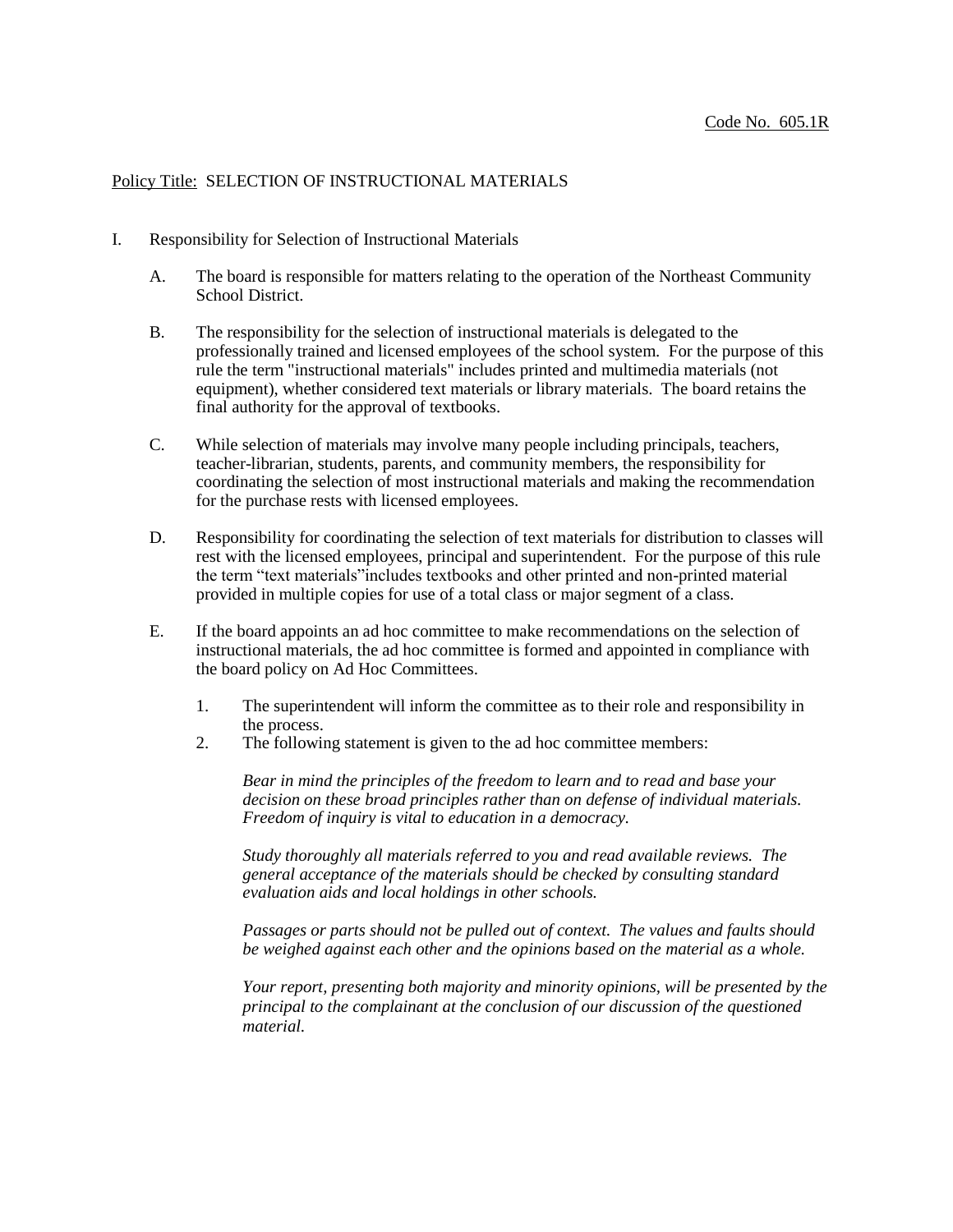- II. Material selected for use in libraries and classrooms will meet the following guidelines:
	- A. Religion Material will represent the major religions in a factual, unbiased manner. The primary source material of the major religions is considered appropriate, but material which advocates rather than informs, or is designed to sway reader judgment regarding religion, will not be included in the school libraries or classrooms.
	- B. Racism Material will present a diversity of race, custom, culture, and belief as a positive aspect of the nation's heritage and give candid treatment to unresolved intercultural problems, including those which involve prejudice, discrimination, and the undesirable consequences of withholding rights, freedom, or respect of an individual.
	- C. Sexism Material will reflect sensitivity to the needs, rights, traits and aspirations of men and women without preference or bias.
	- D. Age Material will recognize the diverse contributions of various age groups and portray the continuing contributions of maturing members of society.
	- E. Ideology Material will present basic primary and factual information on an ideology or philosophy of government which exerts or has exerted a strong force, either favorably or unfavorably, over civilization or society, past or present. This material will not be selected with the intention to sway reader judgment and is related to the maturity level of the intended audience.
	- F. Profanity and Sex Material is subjected to a test of literary merit and reality by teacherlibrarians and licensed staff who will take into consideration their reading of public and community standards of morality.
	- G. Controversial issues materials will be directed toward maintaining a balanced collection representing various views.

The selection decision should be made on the basis of whether the material presents an accurate representation of society and culture, whether the circumstances depicted are realistically portrayed, or whether the material has literary or social value when the material is viewed as a whole.

These guidelines will not be construed in such a manner as to preclude materials which accurately represent the customs, morals, manners, culture, or society of a different time or a different place.

## III. Procedure for Selection

A. Material purchased for libraries and classrooms is recommended for purchase by licensed employees, in consultation with administrative staff, school library staff, students or an ad hoc committee as appointed by the board. The material recommended for purchase is approved by the appropriate building administrator.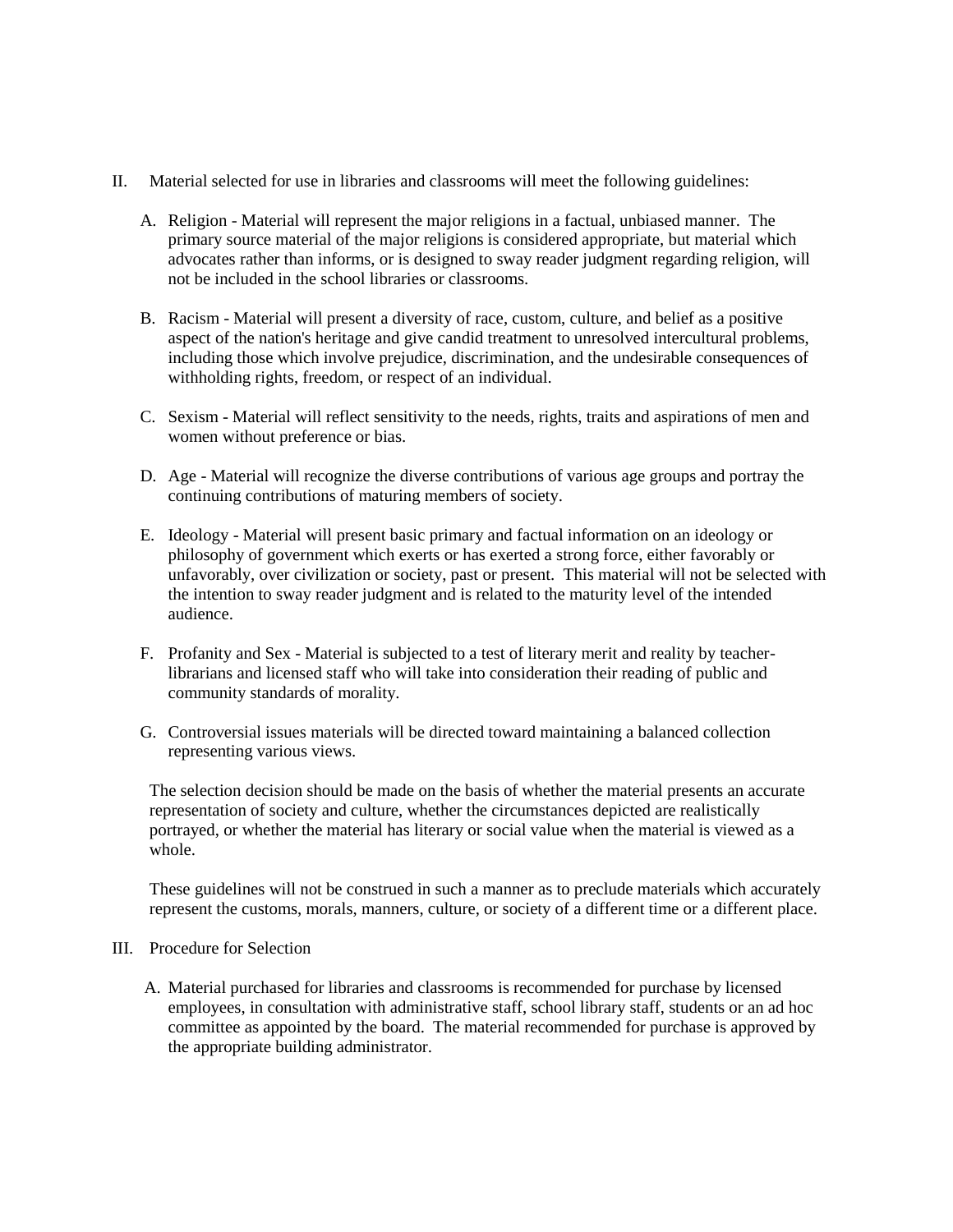- 1. The materials selected will support stated objectives and goals of the school district. Specifically, the goals are:
	- a. To acquire materials and provide service consistent with the demands of the curriculum;
	- b. To develop students' skills and resourcefulness in the use of libraries and learning resources;
	- c. To effectively guide and counsel students in the selection and use of materials and libraries;
	- d. To foster in students a wide range of significant interests;
	- e. To provide opportunities for aesthetic experiences and development of an appreciation of the fine arts;
	- f. To provide materials to motivate students to examine their own attitudes and behaviors and to comprehend their own duties and responsibilities as citizens in a pluralistic democracy;
	- g. To encourage life-long education through the use of the library; and,
	- h. To work cooperatively and constructively with the instructional and administrative staff in the school.
- 2. Materials selected is consistent with stated principles of selection. These principles are:
	- a. To select material, within established standards, which will meet the goals and objectives of the school district;
	- b. To consider the educational characteristics of the community in the selection of materials within a given category;
	- c. To present the sexual, racial, religious and ethnic groups in the community by:
		- 1. Portraying people, both men and women, adults and children, whatever their ethnic, religious or social class identity, as human and recognizable, displaying a familiar range of emotions, both negative and positive.
		- 2. Placing no constraints on individual aspirations and opportunity.
		- 3. Giving comprehensive, accurate, and balanced representation to minority groups and women - in art and science, history and literature, and in all other fields of life and culture.
		- 4. Providing abundant recognition of minority groups and women by showing them frequently in positions of leadership and authority.
	- d. To intelligently, quickly, and effectively anticipate and meet needs through awareness of subjects of local, national and international interest and significance; and,
	- e. To strive for impartiality in the selection process.
- 3. The materials selected will meet stated selection criteria. These criteria are:
	- a. Authority-Author's qualifications education, experience, and previously published works;
	- b. Reliability:
		- 1. Accuracy-meaningful organization and emphasis on content, meets the material's goals and objectives, and presents authoritative and realistic factual material.
		- 2. Current-presentation of content which is consistent with the finding of recent and authoritative research.
	- c. Treatment of subject-shows an objective reflection for the multi-ethnic character and cultural diversity of society.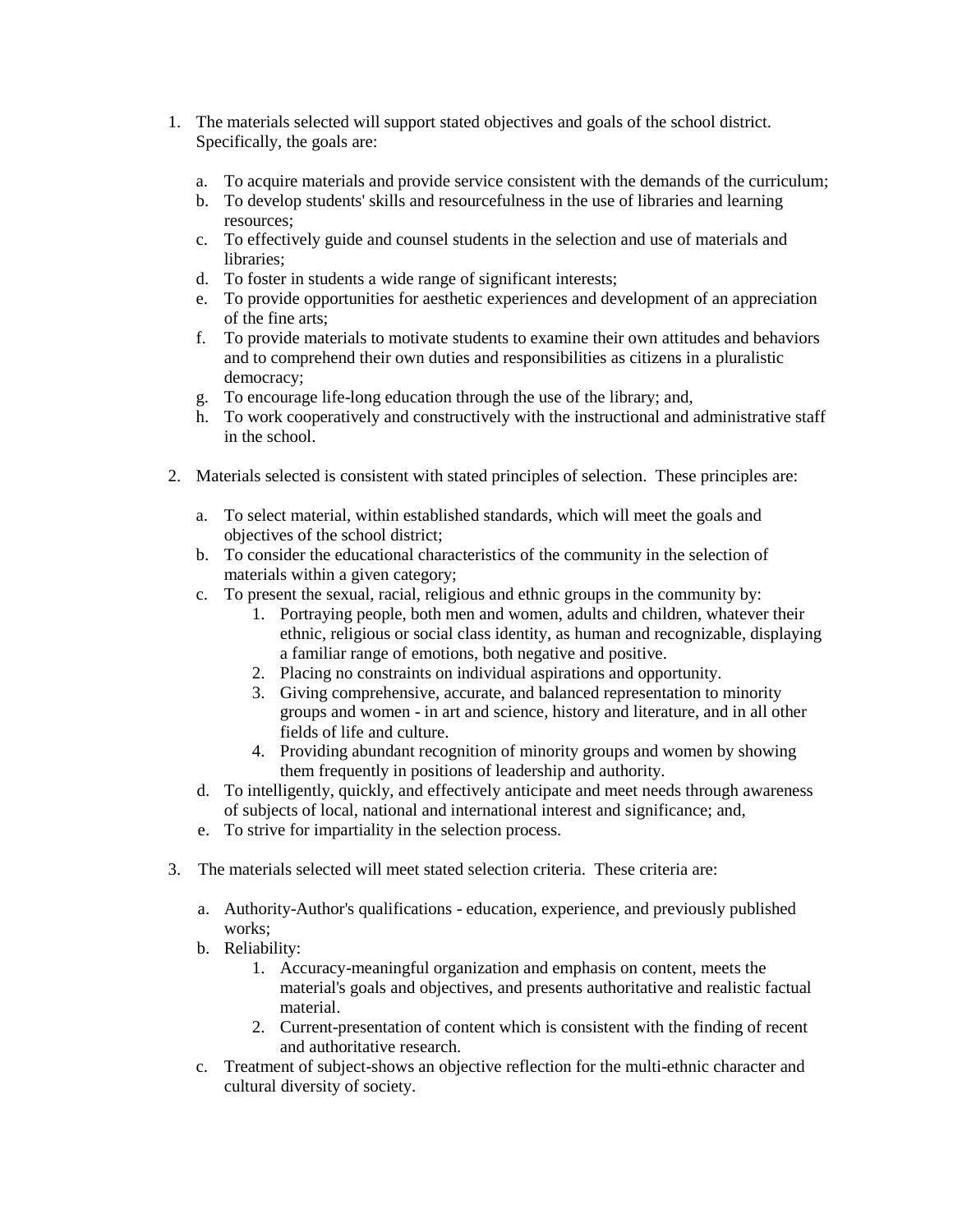- d. Language:
	- 1. Vocabulary:
		- a. Does not indicate bias by the use of words which may result in negative value judgments about groups of people;
		- b. Does not use "man" or similar limiting word usage in generalization or ambiguities which may cause women to feel excluded or dehumanized.
	- 2. Compatible to the reading level of the student for whom it is intended.
- e. Format:
	- 1. Book
		- a. Adequate and accurate index;
		- b. Paper of good quality and color;
		- c. Print adequate and well spaced;
		- d. Adequate margins;
		- e. Firmly bound; and,
		- f. Cost.
	- 2. Nonbook
		- a. Flexibility, adaptability;
			- b. Curricular orientation of significant interest to students;
		- c. Appropriate for audience;
		- d. Accurate authoritative presentation;
		- e. Good production qualities (fidelity, aesthetically adequate);
		- f. Durability; and,
		- g. Cost.
	- 3. Illustrations of book and nonbook materials should:
		- a. Depict instances of fully integrated grouping and settings to indicate equal status and nonsegregated social relationships.
		- b. Make clearly apparent the identity of minorities;
		- c. Contain pertinent and effective illustrations;
	- 4. Flexible to enable the teacher to use parts at a time and not follow a comprehensive instructional program on a rigid frame of reference.
- f. Special Features:
	- 1. Bibliographies.
	- 2. Glossary.
	- 3. Current charts, maps, etc.
	- 4. Visual aids.
	- 5. Index.
	- 6. Special activities to stimulate and challenge students.
	- 7. Provide a variety of learning skills.
- g. Potential use:
	- 1. Will it meet the requirement of reference work?
	- 2. Will it help students with personal problems and adjustments?
	- 3. Will it serve as a source of information for teachers and librarians?
	- 4. Does it offer an understanding of cultures other than the student's own and is it free of racial, religious, age, disability, ethnic, and sexual stereotypes?
	- 5. Will it expand students' sphere of understanding and help them to understand the ideas and beliefs of others?
	- 6. Will it help students and teachers keep abreast of and understand current events?
	- 7. Will it foster and develop hobbies and special interests?
	- 8. Will it help develop aesthetic tastes and appreciation?